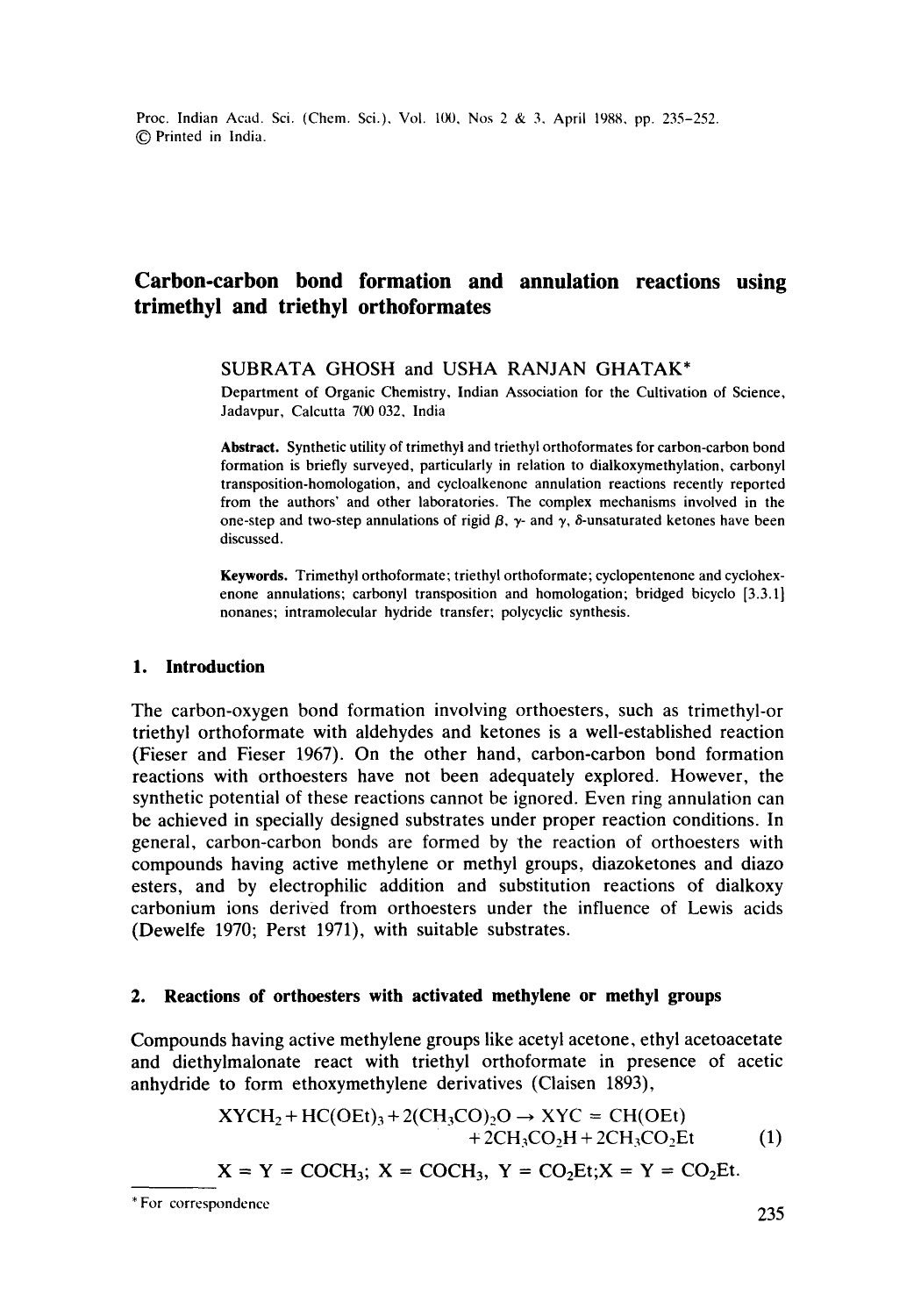One of the successful applications of this reaction is found in the synthesis of chromone (2) (Sathe *et al* 1949) by the reaction of the hydroxy ketone (1) with triethyl orthoformate in presence of triethylamine.



More recently, chromones (4) have also been synthesised in high yields in perchloric acid catalysed reactions of o-hydroxy aromatic acyl ketones (3) with triethyl orthoformate (Dorofeenko and Mezheritskii 1968; Dorofeenko and Tkachenko 1972; and Becket *et al* 1978).



The application of the reaction of diazoketones or ethyl diazo-acetate with trialkyl orthocarboxylates in presence of borontrifluoride etherate to form an alkoxyacetal (2) (Schonberg and Praefeke 1964, 1966; Schonberg *et al* 1966) has remained practically unexplored.

$$
\text{RCOCHN}_2 + \text{R}^1\text{C}(\text{OR}^2)_3 \xrightarrow{-N_2} \text{RCO} - \text{CH}(\text{OR}^2) \\
\downarrow \\
\text{CR}^1(\text{OR}^2)_2 \tag{2}
$$

### **3. Eiectrophilic substitution with orthoesters**

#### 3.1 *Reaction of orthoesters with acetylenes.*

According to Howk and Sauer (1958, 1963), the terminal alkynes react with triethyl orthocarboxylates in presence of Lewis acids such as zinc chloride, zinc iodide, cadmium chloride, magnesium chloride or mercuric bromide to form acetylenic acetals, ketals and orthoesters are illustrated by the preparation of phenyl propargyl aldehyde (5).

$$
C_6H_5C=CH + HC(OEt)_3 \xrightarrow[C_2H_5OH]{} C_6H_5C=C-CH(OEt)_2
$$
  
\n
$$
C_6H_5.C=C-CHO
$$
  
\n
$$
C_6H_5.C=C-CHO
$$

The carbon-carbon bond-forming step in this reaction probably initiates through an attack by a dialkoxy carbonium ion on the triple bond of the acetylene, and is thus an electrophilic substitution reaction.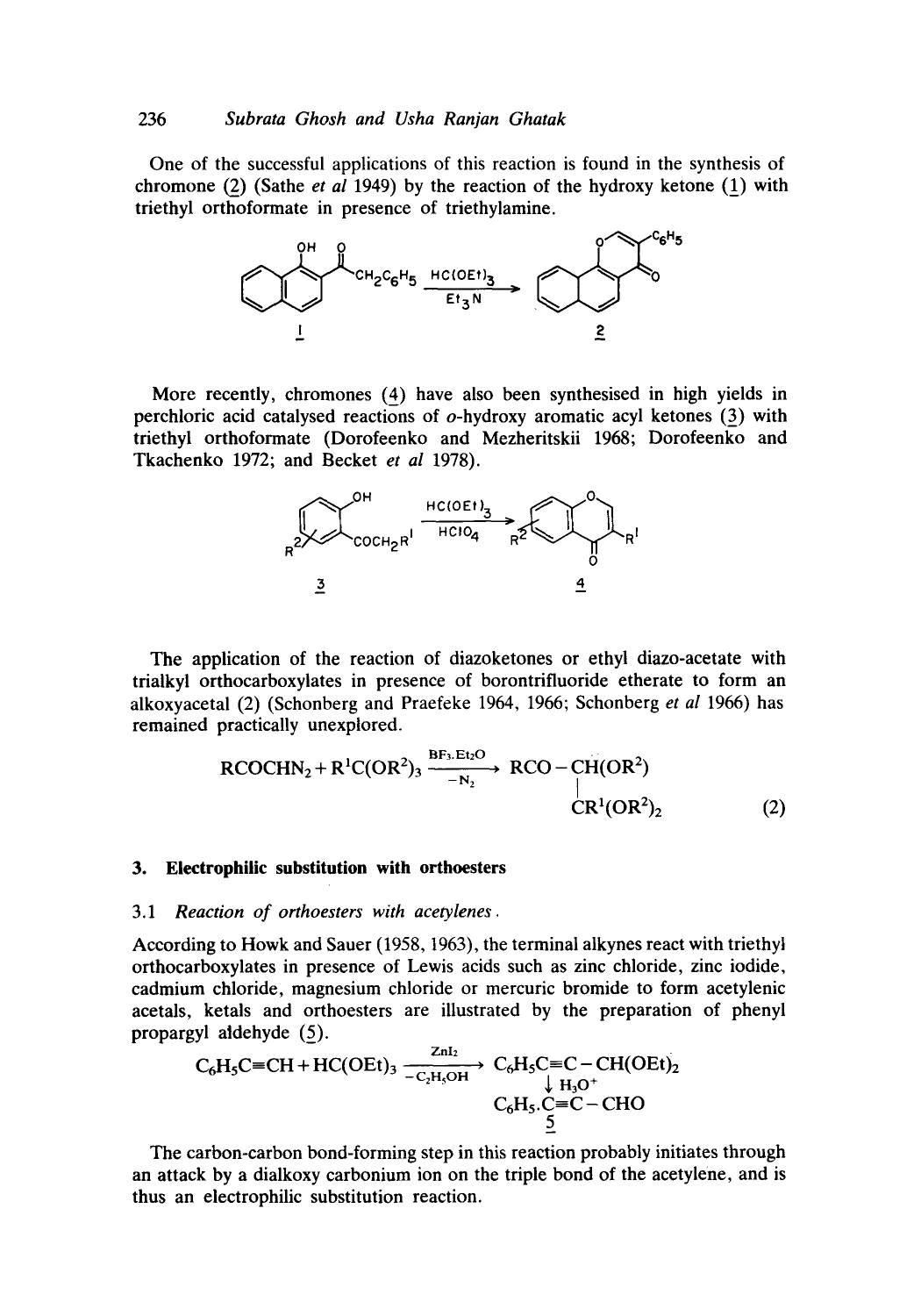#### 3.2 *Aromatic substitution with orthoesters*

Phenols and aromatic tertiary amines react with triethyl orthoformate in the presence of Lewis acids to form substituted benzaldehyde diethyl acetals through electrophilic attack by the diethoxy carbonium ion on an activated position of the aromatic ring. A number of phenols were converted to substituted  $o<sub>z</sub>$  and p-hydroxy benzaldehydes in 40-96% yields with triethyl orthoformate and aluminium chloride in dichloromethane (Gross *et al* 1963) e.g. resorcinal (6) produces 2,4-dihydroxy benzaldehyde (8) after hydrolysis of the intermediate



diethyl acetal (7). Phenols with electron withdrawing substituents are relatively unreactive or do not react at all.

Aryloxy magnesium halides having an unsubstituted ortho position react with triethyl orthoformate to yield, after hydrolysis, o-hydroxy aromatic aldehydes with no detectable amount of the p-hydroxy isomers (Casnati *et al* 1965). The reaction is sensitive to the electronic and steric properties of substituents on the aromatic ring of the phenol. The specifity observed in this reaction suggests that it involves electrophilic attack on the ortho position of the phenol by the acyl carbon of an orthoformate molecule in an aryloxy magnesium halide-orthoformate complex (9) or by a diethoxy carbonium ion of an ion-pair derived from such a complex.



An application of this type of reaction is found in the conversion of azulene (10) to azulene aldehyde (Treibe 1967; Kirby and Raid 1961; Hafner *et al* 1961).

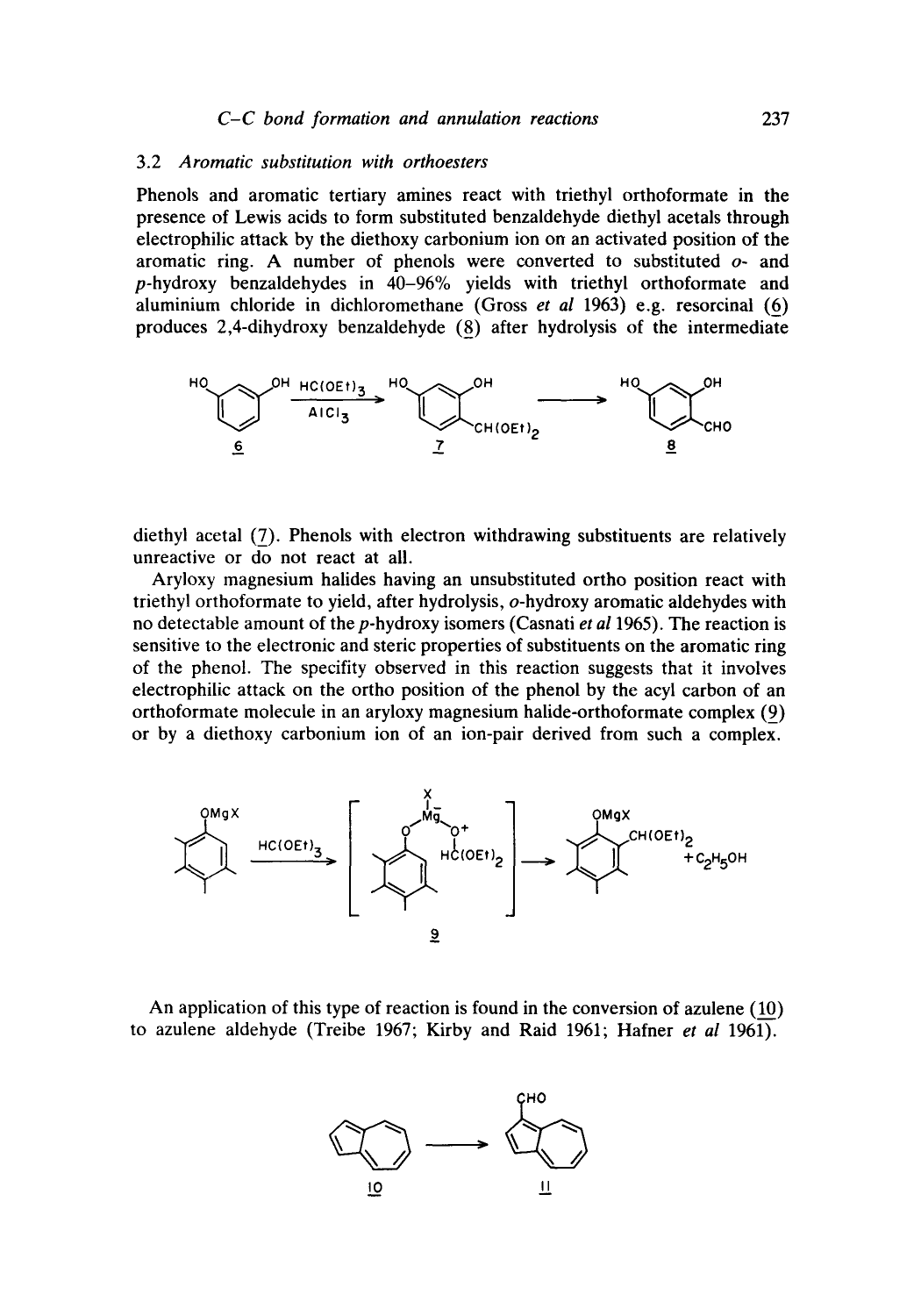## **4. Addition of orthoesters to double bonds**

The orthoesters may add to double bonds in the presence of Lewis acids to form 1,1,3-trialkoxy derivatives (3). Probably, a dialkoxy carbonium ion is generated initially which then adds to double bond to form the final product.

$$
RC(OR1)3 + A \rightarrow R\overset{+}{C}(OR1)2 + R1OA[A=Lewis acid]
$$

OR l OR 1 RC(OR1)z+C=C-R-C -C-C ) R-C- CC-OR 1 **/ I O/R1 f I** OR ~ (3)

A variety of olefinic compounds such as ketenes, alkenes, cycloalkenes, enol ethers and enol acetates undergo Lewis-acid-catalysed addition (Perst 1971).

# **5. Alkylation of enolates with orthoformates**

Mukaiyama and Hayashi (1974) have shown that silyl enol ether on reaction with trimethyl orthoformate in the presence of TiCl<sub>4</sub> produces the  $\beta$ -ketoacetal (4).

OSiR<sub>3</sub> O  
\n
$$
R1-C=CHR2 \xrightarrow{Tic(a)} R1-C-CHR2-CH(OMe)2.
$$
\n(4)

Exploiting this strategy a simple synthesis of  $\gamma$ -ionone (14) has been achieved from 3-methyl cyclohexenone (12), through the  $\beta$ -keto acetal (13).



More recently this group has extended (Takazawa and Mukaiyama 1982) this reaction to achieve alkylation on enamines (5).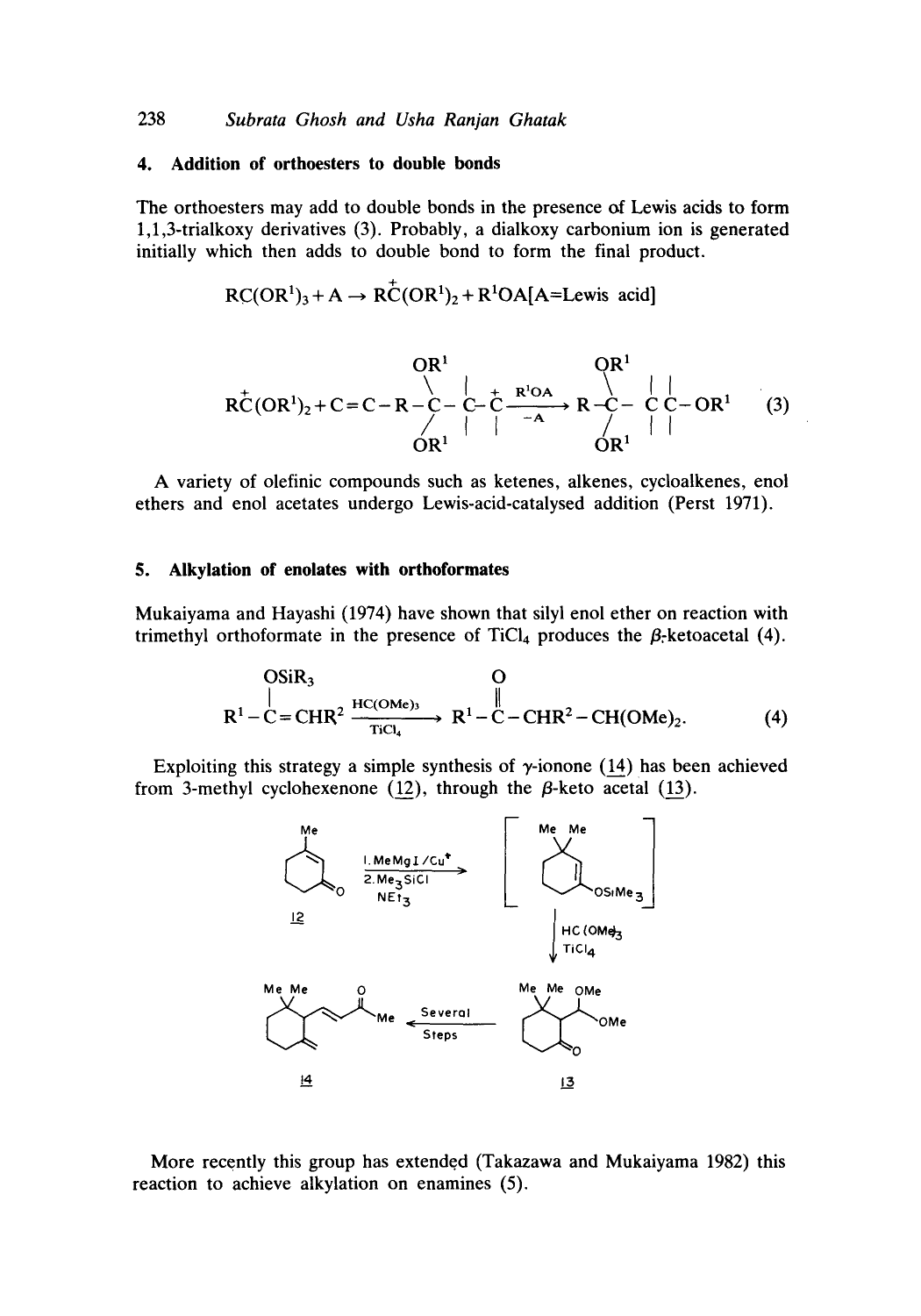*C-C bond formation and annulation reactions* 

$$
R^{3} \longrightarrow R^{4} \longrightarrow R^{4} \longrightarrow R^{1 \text{ HC(OR}^{5})} \times R^{1} - C - C + R^{2} \text{ CH(OR}^{5})}_{2} \times R^{1} - C - C + R^{2} \text{ CH(OR}^{5})}_{2}
$$
 (5)

Suzuki *et al* (1982) have developed a similar route to  $\beta$ -keto acetals by regiospecific  $\alpha$ -dialkoxymethylation of preformed enolates with trialkyl orthoformates in presence of Lewis acids, the enolates being generated by addition of methyl lithium to the corresponding silyl enol ethers (6).

$$
R \nightharpoonup R \nightharpoonup R \nightharpoonup R \nightharpoonup R \nightharpoonup R \nightharpoonup R \nightharpoonup R \nightharpoonup R \nightharpoonup R \nightharpoonup R \nightharpoonup R \nightharpoonup R \nightharpoonup R \nightharpoonup R \nightharpoonup R \nightharpoonup R \nightharpoonup R \nightharpoonup R \nightharpoonup R \nightharpoonup R \nightharpoonup R \nightharpoonup R \nightharpoonup R \nightharpoonup R \nightharpoonup R \nightharpoonup R \nightharpoonup R \nightharpoonup R \nightharpoonup R \nightharpoonup R \nightharpoonup R \nightharpoonup R \nightharpoonup R \nightharpoonup R \nightharpoonup R \nightharpoonup R \nightharpoonup R \nightharpoonup R \nightharpoonup R \nightharpoonup R \nightharpoonup R \nightharpoonup R \nightharpoonup R \nightharpoonup R \nightharpoonup R \nightharpoonup R \nightharpoonup R \nightharpoonup R \nightharpoonup R \nightharpoonup R \nightharpoonup R \nightharpoonup R \nightharpoonup R \nightharpoonup R \nightharpoonup R \nightharpoonup R \nightharpoonup R \nightharpoonup R \nightharpoonup R \nightharpoonup R \nightharpoonup R \nightharpoonup R \nightharpoonup R \nightharpoonup R \nightharpoonup R \nightharpoonup R \nightharpoonup R \nightharpoonup R \nightharpoonup R \nightharpoonup R \nightharpoonup R \nightharpoonup R \nightharpoonup R \nightharpoonup R \nightharpoonup R \nightharpoonup R \nightharpoonup R \nightharpoonup R \nightharpoonup R \nightharpoonup R \nightharpoonup R \nightharpoonup R \nightharpoonup R \nightharpoonup R \nightharpoonup R \nightharpoonup R \nightharpoonup R \nightharpoonup R \nightharpoonup R \nightharpoonup R \nightharpoonup R \nightharpoonup R \nightharpoonup R \nightharpoonup R \nightharpoonup R \nightharpoonup R \nightharpoonup R \nightharpoonup R \nightharpoonup R \nightharpoonup R \nightharpoonup R \nightharpoonup R \nightharpoonup R \nightharpoonup R \nightharpoonup R \nightharpoonup R \nightharpoonup R \nightharpoonup R
$$

Suzuki *et al* (1981) have also developed a sequence for the introduction of a dialkoxy alkyl group at the  $sp^2$  hybridised  $\alpha$ -position of  $\alpha$ ,  $\beta$ -unsaturated ketones as exemplified by the transformation of cyclohexenone (15) to 2-dimethoxymethyl-2 cyclohexen-l-one (16).



An intramolecular enolate alkylation with orthoformate (e.g.  $(17) \rightarrow (18)$  has been developed by Lombert *et al* (1986) for cyclopentannulation to enones.



**Recently, Miller (1981) has shown that anthrone (19) on refluxing with 10 molar excess of the orthoester in presence of sulphuric acid resulted in the formation of 10-(diethoxymethyl)-9-anthrone (20) in 65% yield.** 

239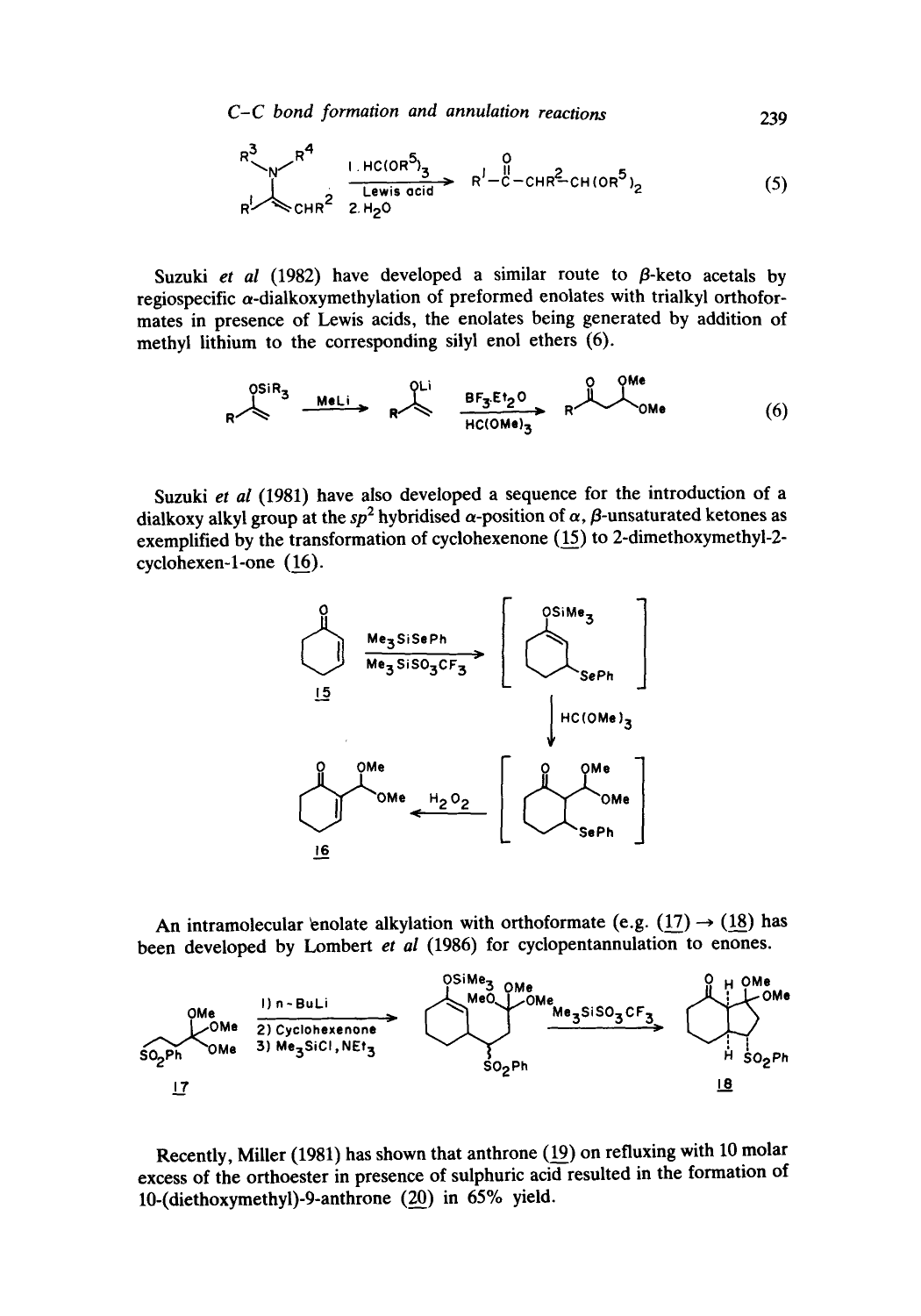

A reaction analogous to dialkoxyalkylation of enolates and enamines of ketones has been achieved by Mock and Tsou (1981) in a single step by reaction of aliphatic and aromatic ketones with diethoxy carbonium fluoroborate (21), generated *in situ* 



from triethyl orthoformate and boron trifluoride etherate. For example, cyclohexanone (22) is transformed to the  $\beta$ -keto acetal (23) by reaction with (21) in the presence of N,N-diisopropylethylamine in methylene chloride at  $-78^{\circ}$ C. The regioselectivity observed for unsymmetrically substituted ketones provides a clue to the mechanism for this reaction. The ketone is activated by some form of O-alkylation and is then deprotonated to an enol ether which subsequently yields the observed reaction products by electrophilic addition of diethoxy carbonium ion to the double bond.

Based on this one step  $\alpha$ -dialkoxyalkylation of ketones, a simple synthesis of  $\alpha$ ,  $\beta$ -unsaturated aldehydes by 1,3-carbonyl transposition through one carbon

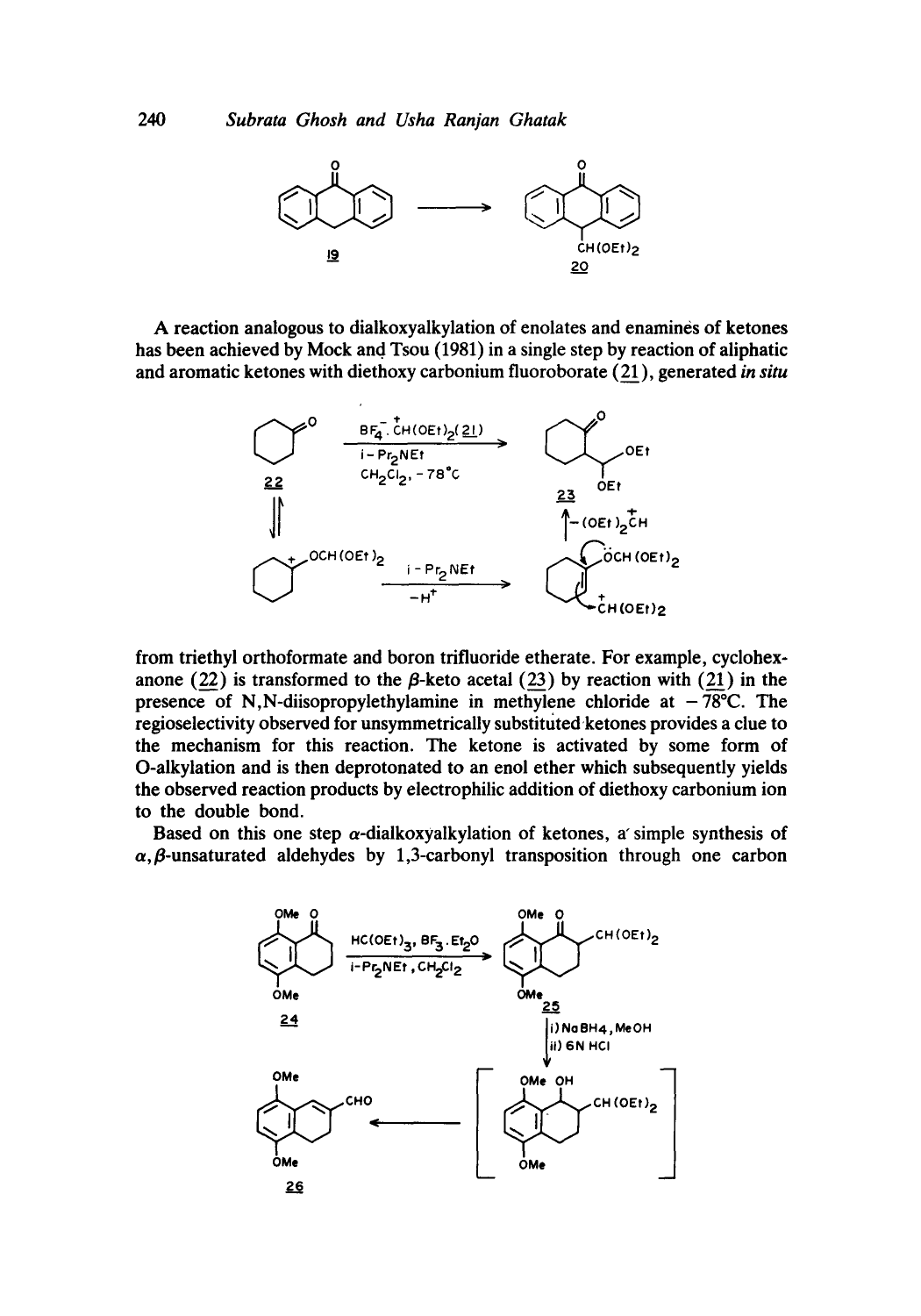**homologation has been achieved (table 1) from the authors' laboratory (Dasgupta and Ghatak 1985). A typical example is the conversion of the tetralone (24) via the O-ketoacetal (25) into the dihydronaphthaldehyde (26), a key intermediate in the synthesis of anthracyclines.** 

The synthesis of  $\alpha$ ,  $\beta$ -unsaturated aldehydes with an alkyl group at the  $\beta$ -position (28) has also been achieved (Chakraborti *et al* 1985a) from the reaction of  $\beta$ -keto **acetal (27) with organometallics.** 

| Entry                        | <b>Starting Ketone</b>                                | $\beta$ -Ketoacetal                                                                                                     | $\mathcal{A}, \mathcal{B}\text{-}$ Unsaturated<br>Aldehyde                      | Yield<br>$($ %) |
|------------------------------|-------------------------------------------------------|-------------------------------------------------------------------------------------------------------------------------|---------------------------------------------------------------------------------|-----------------|
|                              | Ŗ,<br>$R_{2}$<br>$R_{3}$<br>$R_{4}$<br>$\overline{1}$ | $\mathsf{R}_\mathrm{f}$<br>CH(OEt) <sub>2</sub><br>$R_{2}$<br>$R_{3}$<br>$R_{4}$<br>$\overline{2}$                      | $\mathsf{R}_\mathrm{f}$<br>CHO<br>$R_{2}$<br>$R_3$<br>$R_{4}$<br>$\overline{3}$ |                 |
| ţ<br>2                       |                                                       | $g, R_1 = R_2 = R_3 = R_4 = H$<br>$b \cdot R_1 = R_2 = R_4 = H$                                                         |                                                                                 | 92<br>73        |
|                              |                                                       | $R_3 = 0Me$                                                                                                             |                                                                                 |                 |
| 3                            |                                                       | $E, R_1 = R_3 = R_4 = H$<br>$R_2$ = OMe                                                                                 |                                                                                 | 68              |
| 4                            |                                                       | $d, R_2 = R_3 = H,$<br>$R_1$ = $R_4$ = OMe                                                                              |                                                                                 | 80              |
|                              | $R_{2}$<br>$\dot{\mathsf{R}}_i$<br>$\overline{4}$     | Ω<br>CH(OEt) <sub>2</sub><br>$R_{2}$<br>$R_1$<br>$\overline{5}$                                                         | CHO<br>$R_2$<br>$\dot{\mathsf{R}}_\mathrm{I}$<br>$\overline{6}$                 |                 |
| 5                            |                                                       | $g, R_1$ =R <sub>2</sub> =H                                                                                             |                                                                                 | 50              |
| 6<br>$\overline{\mathbf{r}}$ |                                                       | $E, R_1 = Me, R_2 = H$                                                                                                  |                                                                                 | 75              |
| 8                            |                                                       | $E, R_1 = 0Me, R_2 = H$<br>$d, R_1 = H, R_2 = 0$ Me                                                                     |                                                                                 | 79<br>82        |
| 9                            |                                                       | CH(OEt) <sub>2</sub>                                                                                                    | CHQ                                                                             |                 |
| ю                            | $\overline{1}$<br>ö<br>$\overline{10}$                | $\overline{\mathbf{g}}$<br>(OEt) <sub>2</sub> CH<br>旦<br>(OE1)<br>ö                                                     | $\overline{a}$<br>CHO<br>$\overline{2}$                                         |                 |
|                              | COCH <sub>3</sub><br>$R_{2}$<br>$R_1$                 | ċн<br>$R_2$<br>$R_1$                                                                                                    | CHO<br>$R_2$<br>$R_{\parallel}$                                                 |                 |
| $\mathbf{H}$<br>12           | $\overline{13}$                                       | <u>14</u><br>$q$ , R <sub> </sub> = OMe, R <sub>2</sub> =H<br>$\underline{b}$ , R <sub> </sub> = H, R <sub>2</sub> =OMe | $\overline{5}$                                                                  | 62<br>67        |

|  |  | Table 1. Transformations of the ketones to $\alpha$ , $\beta$ -unsaturated aldehydes. |  |  |  |
|--|--|---------------------------------------------------------------------------------------|--|--|--|
|--|--|---------------------------------------------------------------------------------------|--|--|--|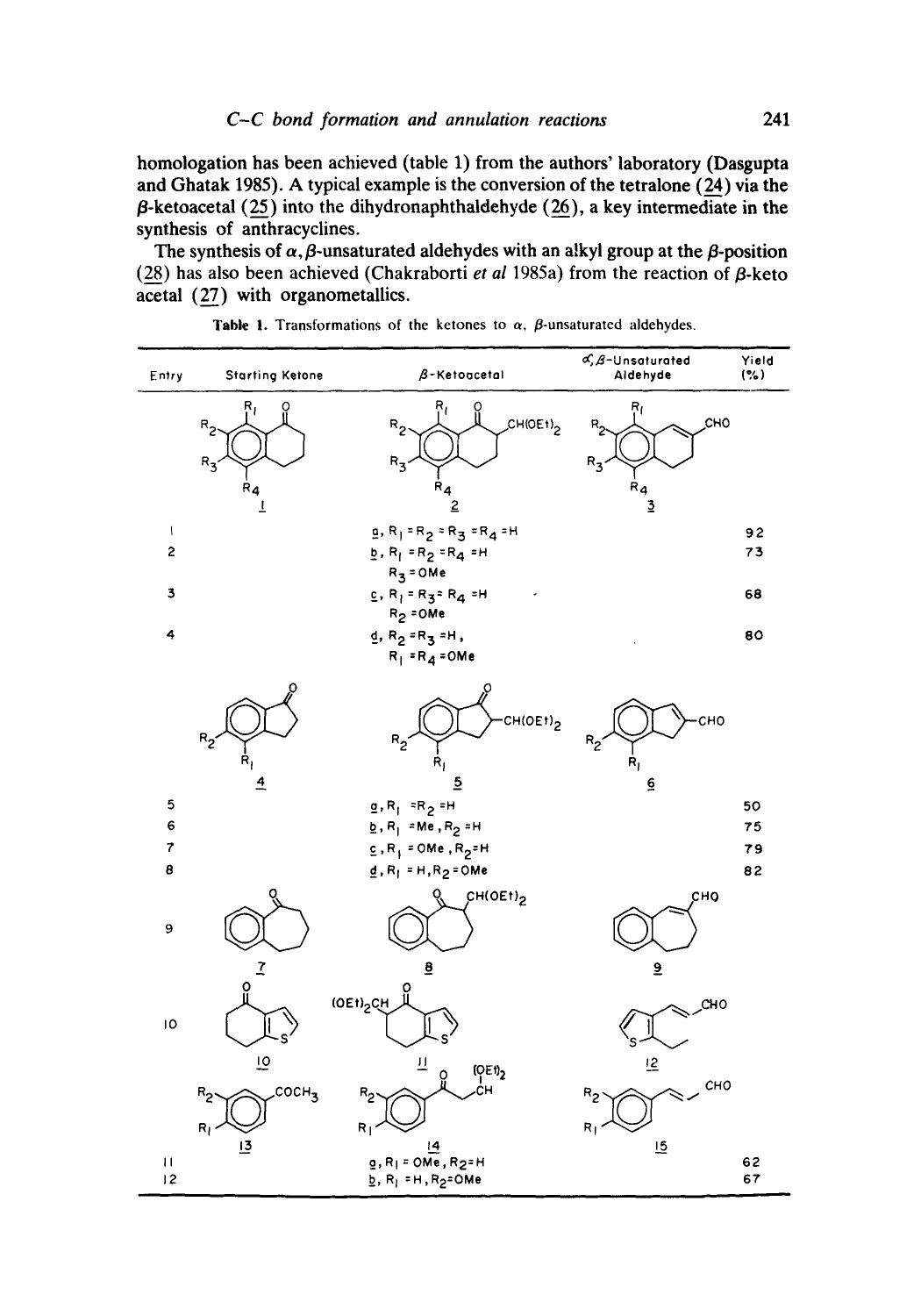

### **6. Direct formylation of ketones**

Dusza *et al* (1964) first developed a direct alkylation of steroid ketones using acid-catalysed reaction with orthoformates. Thus, in the presence of perchloric acid pregnenolone acetate (29) reacts with triethyl orthoformate to give the intermedi-



ate oxonium salt (30) which on hydrolysis produces the C-21 forrnyl derivative (32) in excellent yield. Presumably, the reaction involves the addition of diethoxycarbonium salt to the double bond of the intermediate eno! ether (30).

The formyl derivative (32) has been utilised by Pettit *et al* (1970) for the synthesis of bufadienolides.

# **7. Ring annulations through orthoformates**

A remarkable annulation reaction leading to cycloalkenones has been discovered by Ghatak *et al* (1980) involving a one-pot perchloric acid catalysed formylationcyclisation reaction of rigid  $\beta$ ,  $\gamma$ - and  $\gamma$ ,  $\delta$ -unsaturated methyl ketones. For example, when the  $\beta$ , y-unsaturated methyl ketones (33a,d) are exposed to an excess of trimethyl orthoformate in the presence of perchloric acid, the tetracyclic ketones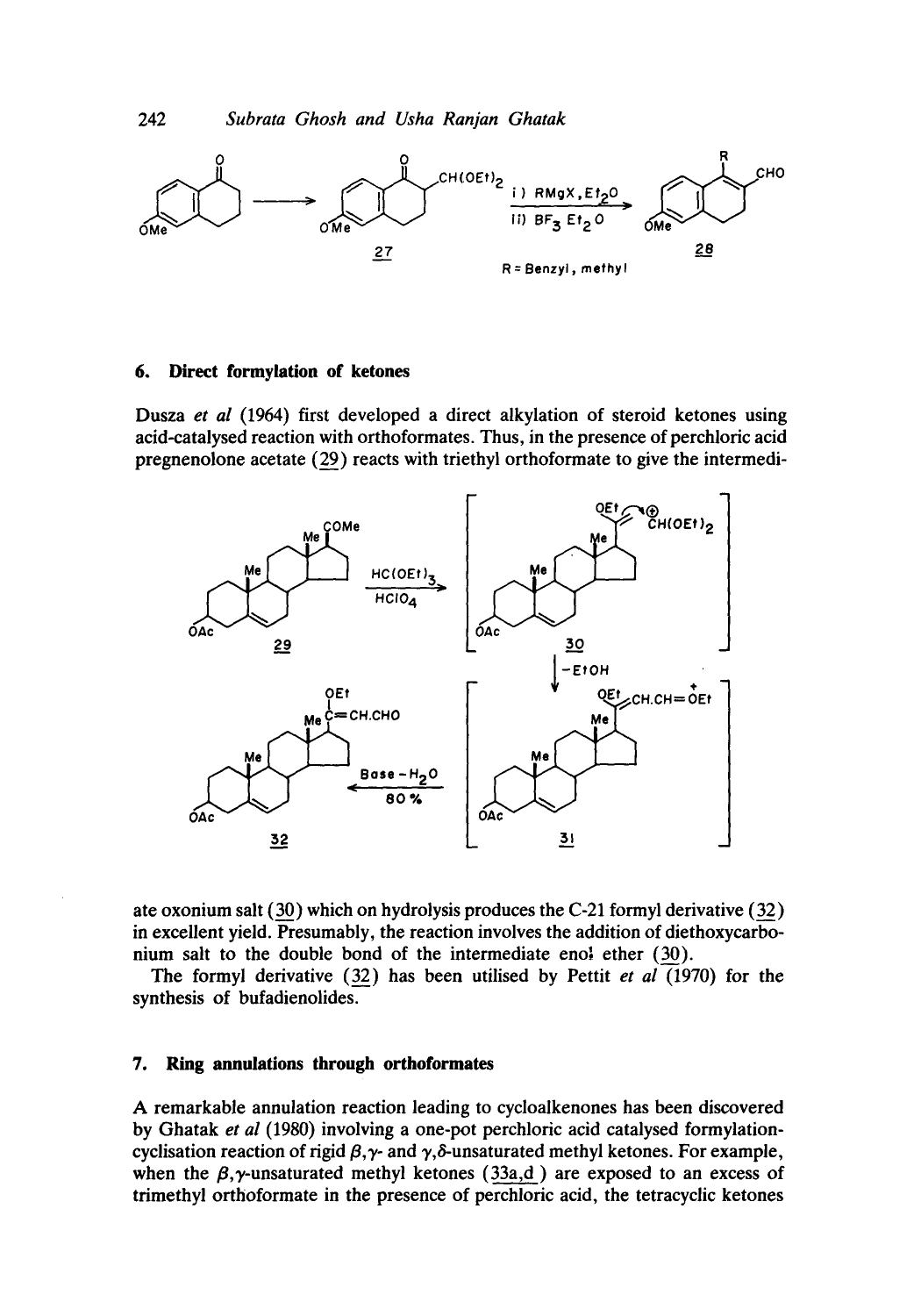

(34a,d) are formed, while the  $\gamma$ , $\delta$ -unsaturated methyl ketone (35) under identical conditions affords the bridged [3.3.1]nonadienone (36). Interesting results are obtained when the formylation-cyclisation processes are carried out with triethyl orthoformate acting as the ortho ester reagent. The  $\beta, \gamma$ -unsaturated methyl ketones (33a,d) afford the pentacyclic keto ethers (37a,d) and the  $\gamma$ , $\delta$ -one (35) produces the bridged [3.3.1]-nonenone (38). The incorporation of the ethoxy group in the products  $(37a,d)$  obtained from the methyl ketones  $(33a,d)$ , and the formation of the ketone (38), the dihydroderivative of the conjugated ketone (36), obtained from (35) with triethyl orthoformate, suggests the involvement of an ethoxy group which through intramolecular donation of a hydride from its oxymethylene component, gives rise to the observed products. The greater stability of the resultant oxycarbonium ion  $(R^1O-CHR)^+$  emanating from ethoxy group  $(R=Me)$  as compared to the one from the methoxy function  $(R=H)$  is the basis for the different reaction behavior of triethyl and trimethyl orthoesters..The following schemes represent a mechanistic portrayal of the proposed reaction pathways (schemes 1 and 2).

Initially, the dialkoxy allyl cations (39,45) are formed during formylation process which cyclise leading to  $\gamma$ -alkoxyallyl ether (40,46) whose spatial orientation places the saturated alkoxy group in close proximity to the benzyl cation centre, facilitating the intramolecular transfer of the alkoxy unit to the latter via an oxetane cation intermediate (e.g.  $40 \rightarrow 41 \rightarrow 42$  and  $46 \rightarrow 47$ ). In the case of the trimethyl orthoformate reactions, the resultant benzyl methyl ethers e.g.  $(42)$  and  $(47)$   $(R=Me)$ , merely lose methanol and yield  $(36)$  and  $(34a)$ . The benzyl ethyl ether intermediate e.g.  $(42i)$  and  $(47)$   $(R=Et)$  in the triethyl orthoformate reaction undergo an intramolecular 1,5-hydride shift from the oxymethylene of the ethoxy group at the benzylic position to the ethoxyallyl cation resulting in  $(43, 48)$ . Loss of acetaldehyde from  $(43)$  finally furnishes the ketone (38). Instead of losing acetaldehyde, the carbocation in (48) interacts with the proximate enol ether furnishing the pyrano ketone (37a).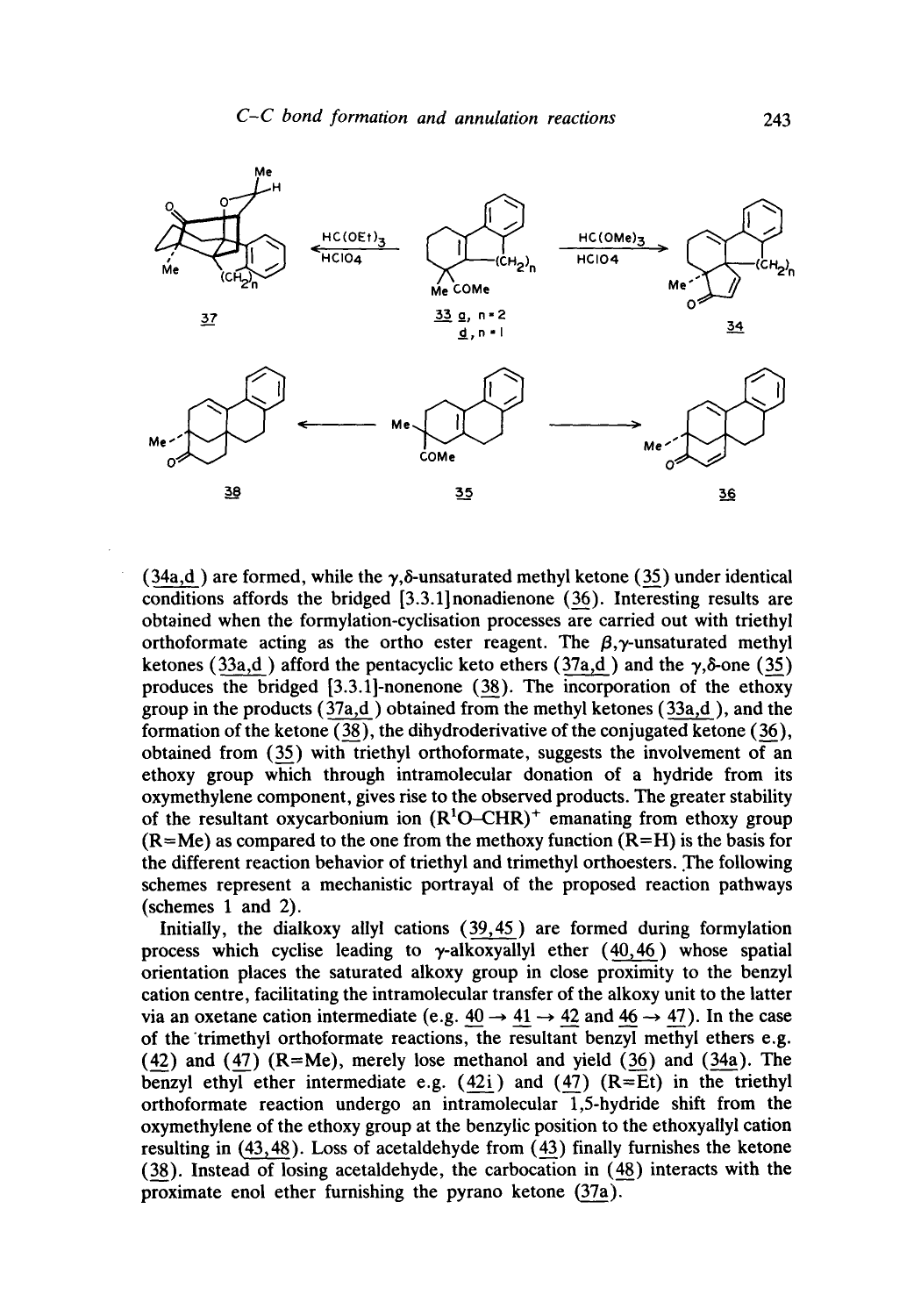

**Scheme** -I

The isolation of dimeric products (47i) and (47ii) (Ghosh 1978) in appreciable **yield from** *the* **reaction of the respective methyl ketones (33b) and (33d) with excess of trimethyl orthoformate in presence of perchloric acid clearly suggests that the rate-determining step in the reaction is the intermolecular electrophilic reaction of the intermediate enol ether (33i) with dialkoxymethyl cation. The rapid subsequent cyclisation step, followed by alkoxy migration leading to the allylic cation (47), facilitates further reaction of the latter with the intermediate enol ethers (33i) which probably exist in sufficient concentration in the reaction mixture.**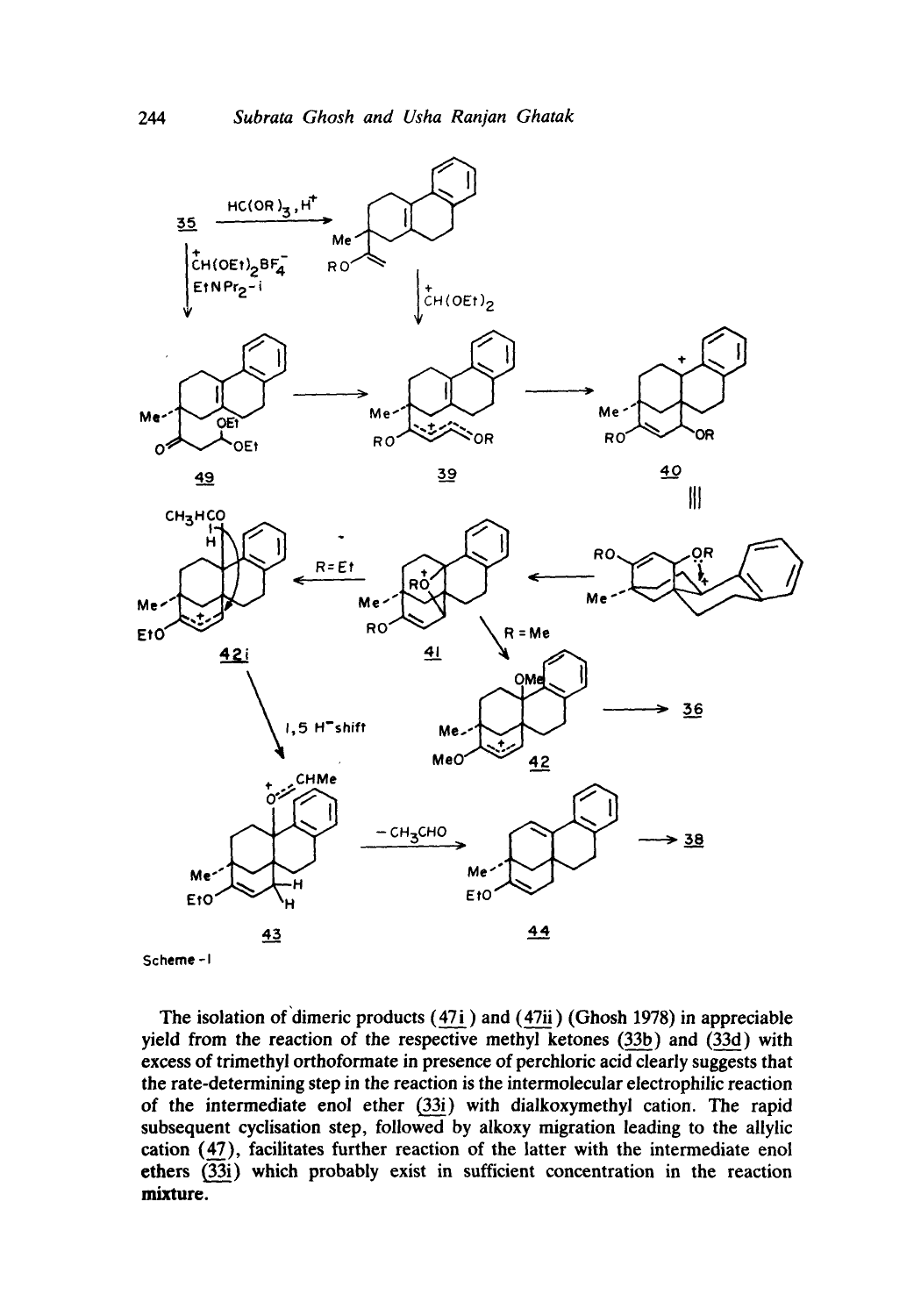



Scheme - 2

Direct evidence in support of the proposed mechanism is gained from the observation that the dialkoxyethyl ketone (49a) prepared from the methyl ketone (35a) by interaction with diethoxycarbonium fluoroborate, according to Mock and Tsou (1981), on cylisation with percfiloric acid (70%) in benzene gives the dienone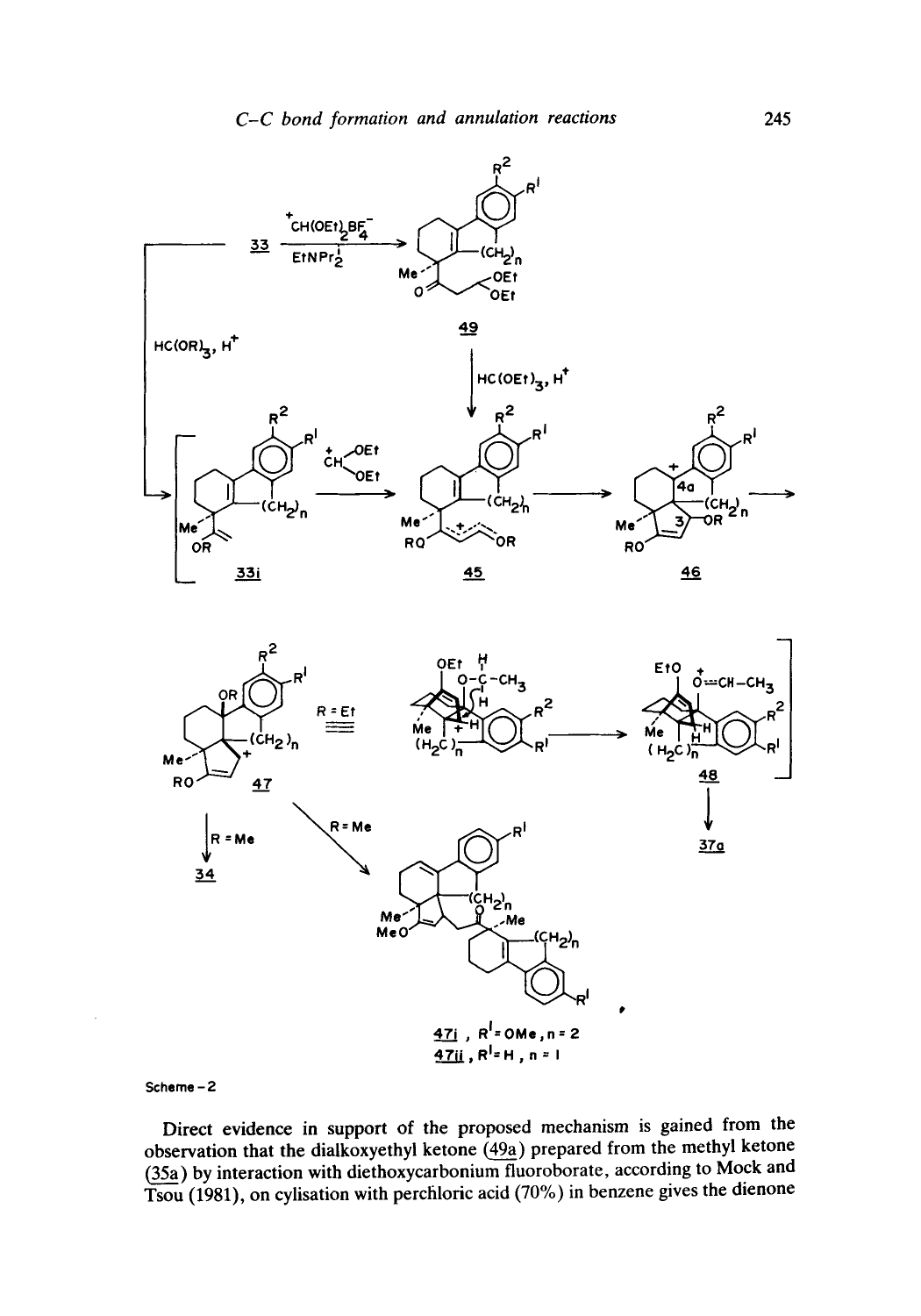(38a) in 87% yield (Dasgupta *et al* 1983; Chakraborti *et al* 1985). As expected, repeating the cyclisation of (49a) with an excess of ethyl orthoformate under identical conditions gives the enone (36a) in 89% yield. Obviously, in the perchloric acid catalysed reaction of (35a), the dienone (38a) originates by normal electrophilic cyclisation followed by elimination of the  $\beta$ -ethoxy group from the cyclised ketone, whereas in the presence of ethyl orthoformate the sequence of reactions involving the alkoxy transfer, and 1,5-hydride shift can only account for the formation of (36a) as shown in scheme 1.

In order to evaluate the synthetic potential of both the single-step and the modified two-step formylation cyclisation methods for the construction of bicyclo<sup>[3.3.1]</sup> nonane derivatives, cyclisation of a number of  $\gamma$ , $\delta$ -unsaturated dialkoxyethyl ketones (49b-f) (table 2) and (50a-c and 51a-d) (table 3) are studied. In accord with the previous findings, the ketones (49b-d) (entries 2-6, table 2) afford the cyclodienones (38b-f) and cycloalkenones (36b-f) when subjected to cyclisation with perchloric acid and excess triethyl orthoformateperchloric acid, respectively, in good to excellent yields.

The presence or absence of an  $\alpha'$ -methyl group in the methyl ketone substrates has profound influence on the course of the formylation-cyclisation reactions. Thus, perchloric acid (70%) catalysed cyclisation of diethoxy ethyl derivatives (50a-c) and (51a, c) (entries 1, 2, 3, 4, 6 in table 3) having no  $\alpha'$ -methyl group, in the presence or the absence of triethyl orthoformate give only the respective dienones. Direct reaction of the methyl ketones corresponding to entries 1, 2, 3 (table 3) with triethyl orthoformate and perchloric acid again afford the same dienones in comparable yields. That alkoxy transfer is retarded in this series, is supported by the isolation of the  $\beta$ -methoxy ketone (54) in perchloric acid

|                                                     | Bicyclo [3.3.1] nonane (yield %)                             |                                                                                                                                                                                                                                                                                                                               |                                                                                     |
|-----------------------------------------------------|--------------------------------------------------------------|-------------------------------------------------------------------------------------------------------------------------------------------------------------------------------------------------------------------------------------------------------------------------------------------------------------------------------|-------------------------------------------------------------------------------------|
| Entry                                               | Diethoxyethyl Ketone                                         | By perchloric acid (70%)                                                                                                                                                                                                                                                                                                      | By excess HC (OEt)3 and<br>perchloric acid (70%)                                    |
| $\overline{c}$<br>$\overline{\mathbf{3}}$<br>4<br>5 | R<br>$\overline{QE1}^{\text{(CH}_2) n}$<br>Me-<br>'OEt<br>49 | (CH <sub>2</sub> )n<br>Mer <sup>-</sup><br>38<br>$q, R^{\frac{1}{2}}R^2 = H, n = 2$ 87(41) <sup>*</sup><br><b>b</b> , $R^{\dagger} = H$ , $R^2 = 0$ Me, n=2 74<br>$c, R^{1}$ = OMe, $R^{2}$ = H, n= 2 80<br>$\frac{1}{4}$ , R <sup>1</sup> = R <sup>2</sup> = H, n = 1<br>60<br><b>e</b> , $R^1 = H$ , $R^2 = OMe$ , n = 1 73 | R۹<br>(CH <sub>2</sub> )n<br>Me<<br><u>36</u><br>$89(85)^*$<br>81<br>83<br>83<br>70 |
| 6                                                   |                                                              | f, $R^1$ = OMe, $R^2$ = H, n = 1 70                                                                                                                                                                                                                                                                                           | 75                                                                                  |

Table 2. Synthesis of bicyclo [3.3.1] nonanes.

\*Figure in parenthesis represents the yield obtained from the reaction of corresponding methyl ketone with excess triethyl orthoformate and perchloric acid (70%)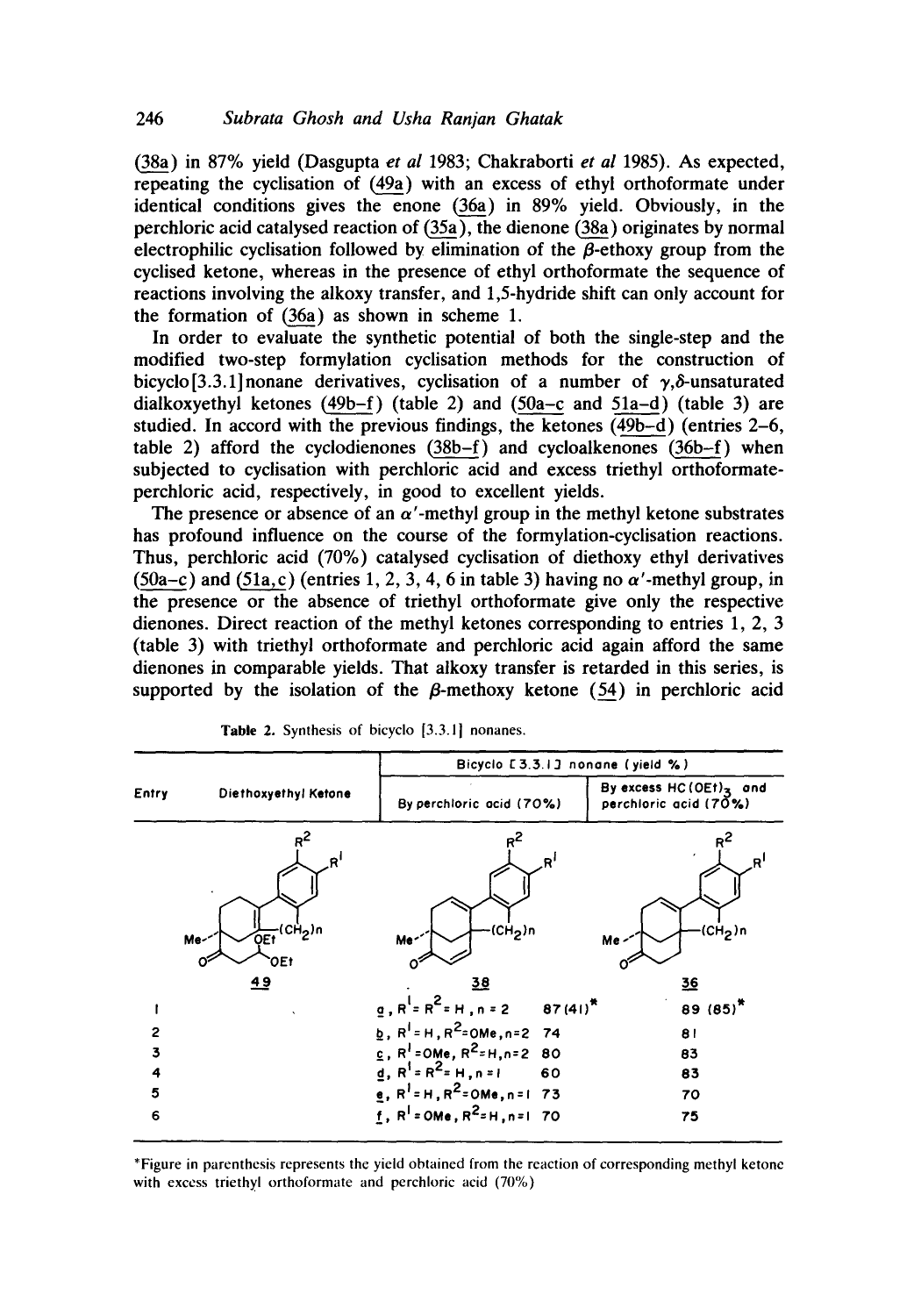# *C-C bond formation and annulation reactions*



**Table 3. Synthesis of bicyclo [3.3.1] nonanes.** 

**catalysed reaction of (50c) with trimethyl orthoformate. This is smoothly converted to the dienone (55) by treatment with p-toluenesulphonic acid in boiling benzene.** 

**That the rigid geometry of the substrates plays an important role in the alkoxy transfer and in the hydride shift steps is demonstrated by the failure of the ketones (51b and d) (entries 5\_ and\_7, table 3) to produce the enones (55) when treated with excess triethyl orthoformate and perchloric acid. Only dienones are obtained in the presence or the absence of ethyl orthoformate and perchloric acid.** 

**Thus, the formylation cyclisation of the methyl ketones to the bridged dienones coupled with stereospecific catalytic hydrogenation (Chakraborti** *et al* **1987) and chemoselective hydrogenation of the ketone-conjugated double bond (Chakraborti, Ranu and Ghatak, unpublished work) offers excellent routes to the stereospecific construction of bicyclo[3.3.1]nonane derivatives.**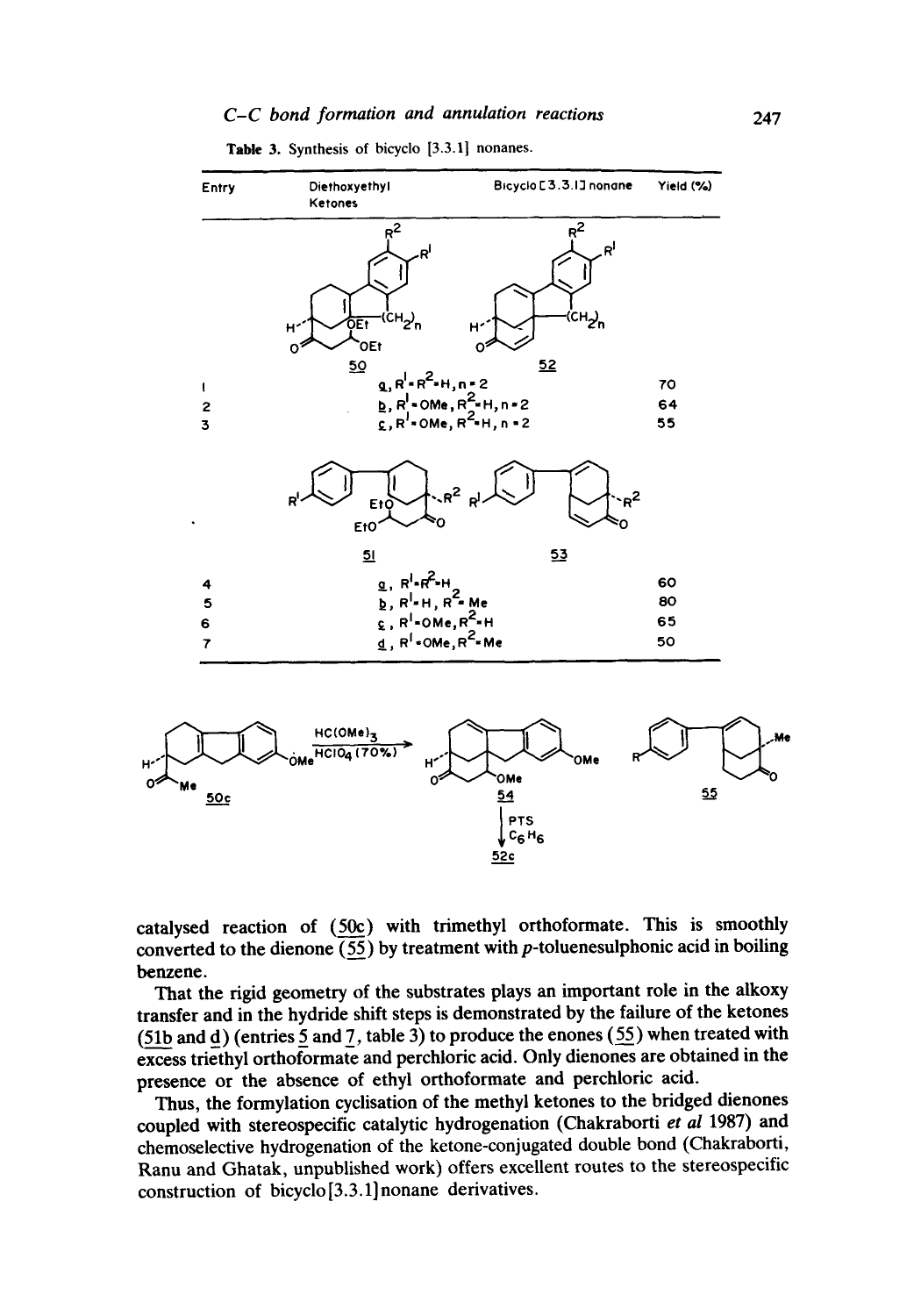This two-step formylation-cyclisation annulation reaction has been extended for the construction of angularly fused cyclopentenones (Ranu *et al* 1988). The intermediacy of the 1,3-dialkoxyallyl cation (45) in the acid-catalysed orthoformate-induced annulation of the methyl ketone  $(33a)$  (scheme 2) is clearly evident from this two-step reaction. Thus, the  $\beta$ -diethoxyethyl ketones (49a–d) (entries 1-4, table 4) prepared from the corresponding methyl ketones  $(33a-d)$  on cyclisation with perchloric acid (70%) in benzene give the angularly fused cyclopentenones (34a-d) in 77, 56, 62 and 55% yield, respectively. Obviously, unlike the complex path followed in the formation of cyclopentenones directly from the methyl ketones, where the excess of trimethyl orthoformate has an important role in transforming (33a) to the presumed intermediate (45) through the enol ether prior to its cyclisation, perchloric acid-catalysed reaction of the  $\beta$ diethoxyethyl ketone (49) involves a simple electrophilic cyclisation of (49i) followed by elimination of the  $\beta$ -ethoxy group from the intermediate  $(49j)$ (scheme 3). In contrast, cyclisation of the diethoxy ethyl ketones (49a and  $\overline{49c}$ ) (entries 1, 3, table 4) with an excess of triethyl orthoformate in the presence of perchloric acid afford the pentacyclic keto ethers (37a and 37c) in 80 and 69% yield, respectively, while the ketone (49b) (entry 2) under similar condition produces the cyclopentenone (34b). Thus, in the presence of triethyl orthoformate, a 1,3-diethoxyallyl cation  $(45)$  is generated which then undergoes electrophilic cyclisation. The 1,3-migration of the  $OC<sub>2</sub>H<sub>5</sub>$  group from C-10 to C-4b in the intermediate (46) is possibly facilitated by the geometry and the stability of the cation (47) over that of (46). However, the presence of a p-methoxy group in the aromatic substrate (for example 49b) decreases the electrophilicity (or increases stability) of the benzylic cation relative to (46) and would thus possibly block the transfer of the alkoxy group from C-10 to  $\overline{C-4b}$ . So, in contrast to the demethoxy and the 3-methoxy derivatives (49a) and (49c), the  $p$ -methoxy styrenoid substrate

| Entry | Diethoxyethyl<br><b>Ketones</b>                          | Cyclopentenones                                 | %<br>yield                    | %<br>Pentocyclic<br>Keto ether<br>yield   |
|-------|----------------------------------------------------------|-------------------------------------------------|-------------------------------|-------------------------------------------|
|       | R<br>(CH2)n<br>OE <sub>t</sub><br>Me <sup>-</sup><br>OEt | $R^2$<br>(CH <sub>2</sub> )n<br>Me <sup>-</sup> | .R'<br>ме                     | Me<br>$n^2$<br>R<br>ั(CH <sub>2</sub> )กั |
|       | 49                                                       | 34<br><b>g</b> , $R^1 = R^2 = H$ , n = 2        |                               | $\overline{27}$<br>$60^{b,c}$             |
| 2     |                                                          | <b>b</b> , $R^1$ = OMe, $R^2$ = H, n = 2        | $77^{9}_{(41)}^{a}$<br>56(50) |                                           |
| 3     |                                                          | $g$ , $R^{1}$ = H, $R^{2}$ = OMe, n = 2         | 62 <sup>d</sup>               | 69 <sup>c</sup>                           |
| 4     |                                                          | d, $R^{\frac{1}{2}} = R^2 = H, n = 1$           | $55(14)^{b}$                  | $37^b$                                    |

Table 4. Synthesis of cyclopentenones and pentacyclic keto ethers.

a<br>Yield by reaction of diethoxyethyl ketone with perchloric acid (70%) in benzene

Yield by reaction of the corresponding methyl ketone with excess triethyl orthoformate and perchloric acid (70%).

 $c$  Yield by reaction of diethoxyethyl ketone with excess triethyl orthoformate and perchloric acld (70%).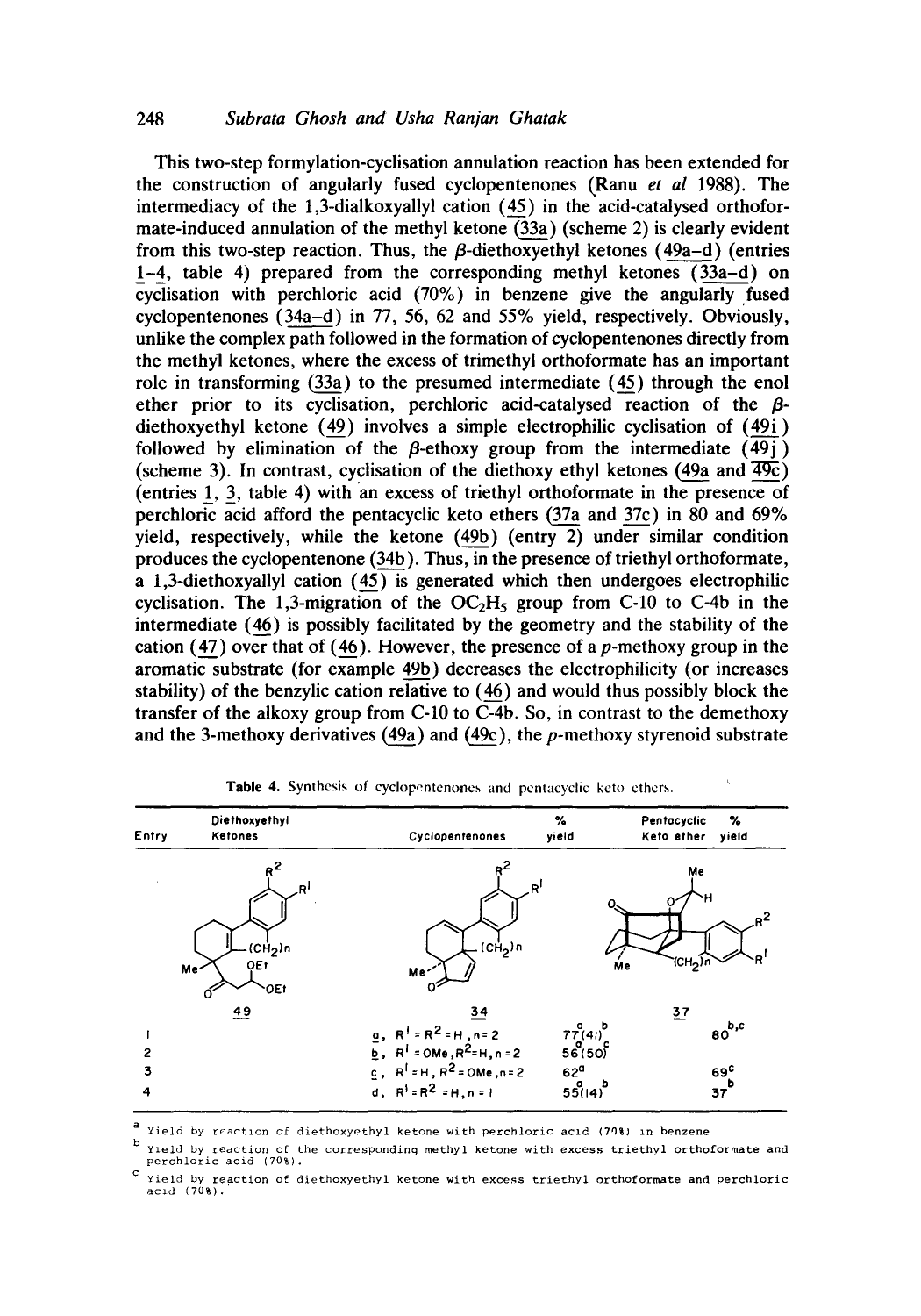

Table 5. Results of dioxenium cation-olefin cyclisations.

| Olefinic<br>alcohol | Ortho<br>ester         | Conditions                                                           | Product (s)<br>(yield)                            |
|---------------------|------------------------|----------------------------------------------------------------------|---------------------------------------------------|
| ЮH                  | $HC(OME)$ <sub>3</sub> | I.I equiv SnCl4<br>$CH_2Cl_2$ /-78°C                                 | СI<br>СI<br>OMe<br><b>ÓMe</b><br>(85)<br>(5)      |
| ۰ОН                 | $HC(OEt)$ <sub>3</sub> | 0.5 equiv Sn Br4<br>CH <sub>2</sub> CI <sub>2</sub> /-20°C           | QE <sub>t</sub><br>Br<br>Br<br>0Et<br>(70)<br>(5) |
| SPh<br>OН           | $HC(OME)$ <sub>3</sub> | 1.6 equiv SnClA<br>CH <sub>2</sub> CI <sub>2</sub> /-20 °C           | SPh<br>SPh<br>OMe<br>OMe<br>ÓMe<br>(15)<br>(65)   |
| он                  | $HC(OME)$ <sub>3</sub> | 1.1 equiv SnCl4<br>$CH3CN/-2O°C$                                     | NHCOCH <sub>3</sub><br><b>ÓMe</b><br>(77)         |
| он                  | $HC(OME)$ <sub>3</sub> | 2 equiv ZnBr <sub>2</sub><br>CH <sub>2</sub> Cl <sub>2</sub> / 25 °C | OMe<br>OMe<br>OMe<br>OMe<br>OMe<br>(41)<br>(8)    |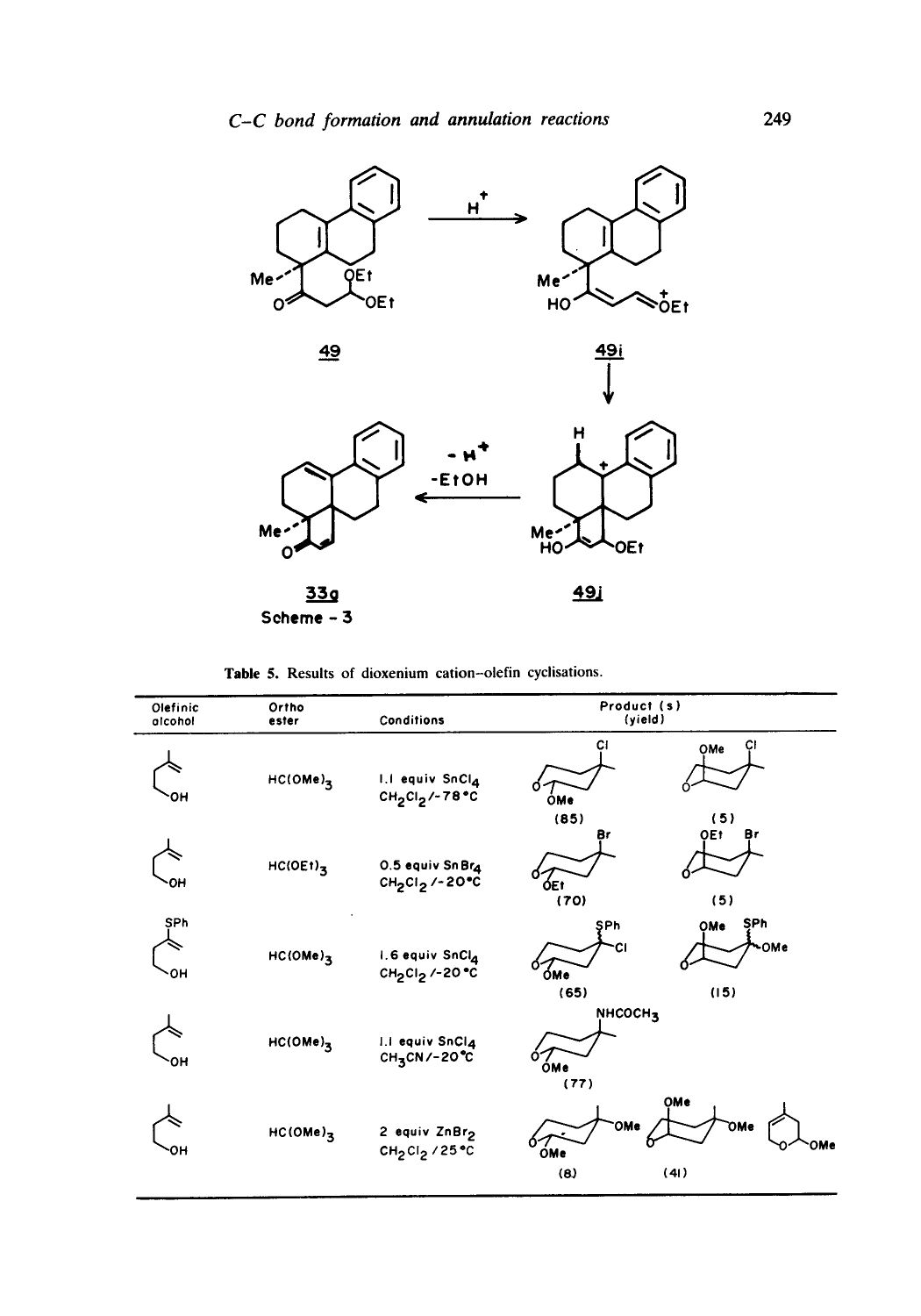(49b) failed to give the corresponding pentacyclic keto ether due to the inability of the corresponding benzylic cation (46) to facilitate the alkoxy migration, thereby resulting in only the dienone. The abnormal behavior of the hydrofluorene analogue (49d) might be due to the strain involved in the intramolecular process of ethoxy transfer in the relatively flattened hydrofluorene system in comparison with that of the geometrically favourable strain-free hydrophenanthrene systems.

Very recently Perron and Albizati (1987) have described an analogous cyclisation involving dioxenium cation onto unactivated olefins resulting in the formation of 4-heterosubstituted pyranosides (table 5). When a dichloromethane solution of an ortho ester is treated with Lewis acid followed by addition of a homoallylic alcohol, 4-hetero-substituted pyranosides are formed (7) at temperatures as low as  $-78^{\circ}$ C. A number of heteroatomic groups can be incorporated at the 4-position depending

$$
+ Hc(OR^{1})_{3} \xrightarrow{Sn(IV) or Zn(III)} \over
$$

on the solvent and the Lewis acid chosen. A predominance of one isomer is generally observed in the reactions with Sn(IV).

The mechanism postulated in scheme 4 proceeds through the combination of the dioxenium cation with the homoallylic alcohol to give the mixed orthoester (56) which is presumably in equilibrium with a second dioxeneum cation (57). In



Sn(IV) catalysed reaction cyclisations are preferentially occurring via the transition state A in which the dioxeniu'm cation and the terminating group approach the olefin in a *trans-antiperiplanar* fashion and in which the alkoxy group has adopted

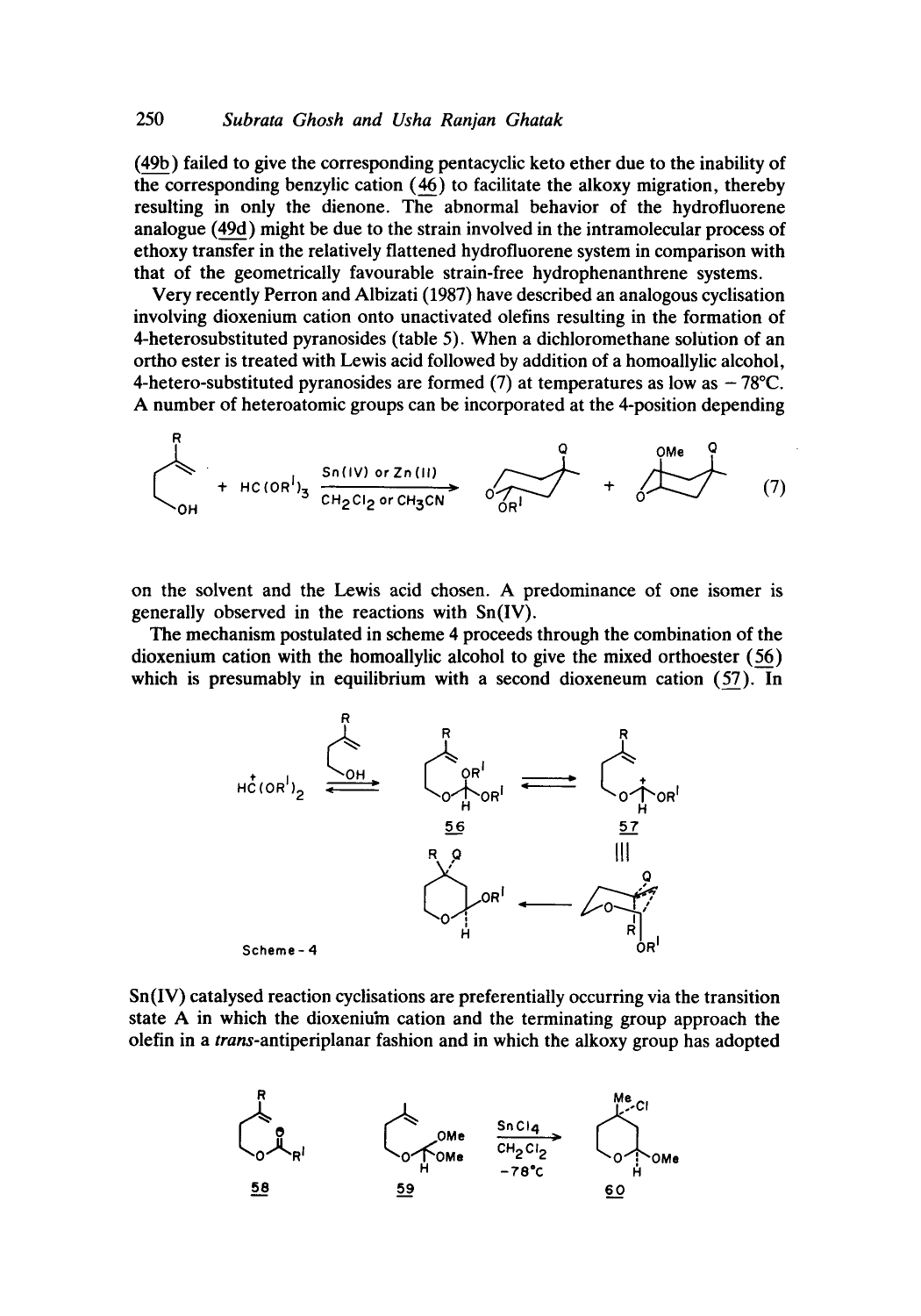**an axial orientation, thus maximising any benefit derived from an anomeric effect. Isolation of esters of the general structure (58), presumably arising by hydration of the intermediate cation (57) supports this mechanism. In addition, the mixed**  orthoester (59) when treated with  $SnCl<sub>4</sub>/CH<sub>2</sub>Cl<sub>2</sub>$  at  $-20^{\circ}$ C cyclises to (60).

# **8. Conclusions**

**Although carbon-carbon bond formation through reactions of orthoesters is known for long time, its applications in the synthesis of complex polycyclic compounds has remained unexplored. The extensive investigations carried out in the authors' laboratory resulting in a novel formylation-cyclisation route for the synthesis of functionalised polycyclic bridged-bicyclo[3.3.1]nonanes and cyclopentenones and a few isolated results from other laboratories have greatly increased the synthetic potential of carbon-carbon bond formation reaction through orthoformates. The reactions specially the annulations involving the orthoformates reviewed in this article may find use in the synthesis of natural products.** 

### **References**

Becket G J P, Ellis G P and Trindade M I 1978a *J. Chem. Res. (S)* 47 Becket G J P, Ellis G P and Trindade M I 1978b *J. Chem. Res. (M) 865*  Casnati G, Grisafulli M and Ricca A 1965 *Tetrahedron Lett.* 243 Chakraborti R, Deb S and Ghatak U R 1985a *J. Indian Chem. Soc.* 42 883 Chakraborti R, Ranu B C and Ghatak U R 1985b *J. Org. Chem. 50* 5268 Chakraborti R, Ranu B C and Ghatak U R 1987 *Synth. Commun.* 17 1539 Claisen L 1893 *Chem. Ber. 26* 2729 Dasgupta R and Ghatak U R 1985 *Tetrahedron Lett. 26* 1581 Dasgupta R, Ranu B C and Ghatak U R 1983 *Indian J. Chem.* 22B 619 Dewelfe R H 1970 *Carboxylic ortho acid derivatives* (New York and London: Academic Press) p. 223 Dorofeenko G N and Mezheritskii V V 1968 *J. Org. Chem.* 4 1260 Dorofeenko G N and Tkachenko V V 1972 *Chem. Heterocycl. Comp.* 8 935 Dusza J P, Joseph J P and Bernstein S 1964 *J. Am. Chem. Soc. 86* 3908 Fieser M and Fieser L 1967 *Reagents for organic synthesis* (New York: Wiley-Interscience) p. 1204 Ghatak U R, Sanyal B, Ghosh S, Sarkar M, Raju M S and Wenkert E 1980 *J. Org. Chem. 45* 1081 Ghosh S 1978 *Synthetic studies in condensed cyclic systems* Ph.D. dissertation, **University of** Calcutta **Gross** H, Rieche A and Matthey G 1963 *Chem. Ber. 96* 308 Hafner K, Peleter H and Schneider J 1961 *Liebigs Ann. Chem.* **650** 62 Howk B W and Sauer J C 1958 *J. Am. Chem. Soc.* **80** 4607 Howk B W and Sauer J C 1963 *Organic Synth. Coll. Vol.* 4 801 Kirby E C and Raid D H 1961 *J. Chem. Soc.* 1724 Lombert S D, Nemery I, Roekens B, Carretcro J C, Kimmel T and Ghosez L 1986 *Tetrahedron Lett.* **27**  5099 Miller B 1981 *J. Org. Chem. 46* 2795 Mock W L and Tsou H R 1981 *J. Org. Chem. 46* 2557 Mukaiyama T and Hayashi M 1974 *Chem. Lett.* 15 Perron F and AIbizati K F 1987 *J. Org. Chem.* 52 4130 Perst H 1971 *Oxonium ions in organic chemistry* (London: Verlag Chemie, Academic Press) **Pettit** G R, Knight J C and Herald C L 1970 *J. Org. Chem.* 35 1593 Ranu B C, Chakraborti R and Ghatak U R 1988 *J. Chem. Soc., Perkin Trans.* 1 (in press) Sathe V R and Venkatraman K 1949 *Curr. Sci.* 18 373 Schonberg A and Praefcke K 1964 *Tetrahedron Lett.* 2043